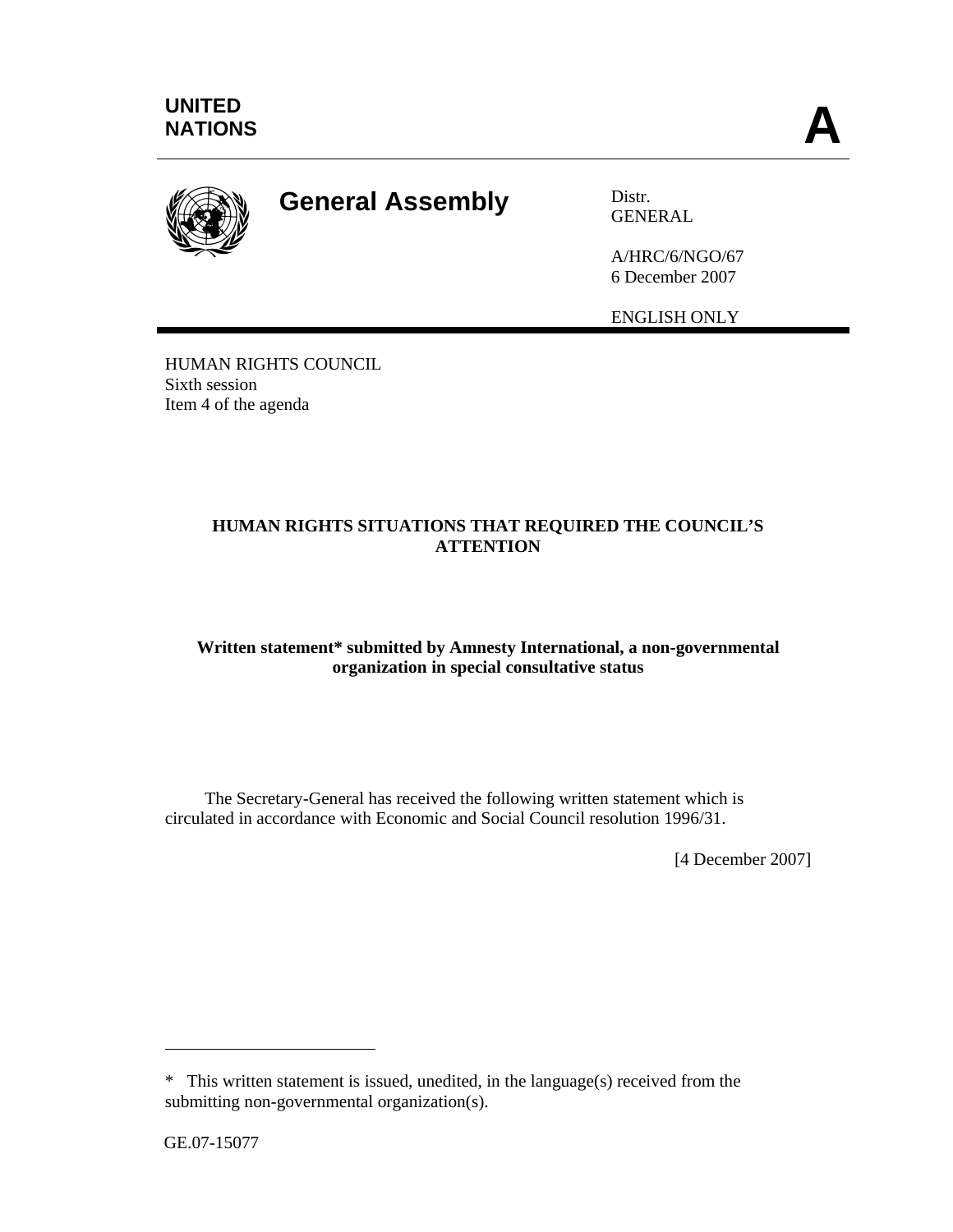#### **The Situation of human rights in Myanmar**

Amnesty International takes the opportunity of the Resumed Sixth Session of the Human Rights Council to reflect on the state of implementation of Resolution S-5/1, adopted by the Council at its Fifth Special Session on 2 October 2007. In this resolution, the Council strongly deplored the violent repression of peaceful demonstrations in Myanmar and urged the government of Myanmar to exercise utmost restraint and desist from further violence against peaceful demonstrators. The Council further called on the government to ensure full respect for human rights and fundamental freedoms and to investigate and bring to justice perpetrators of human rights violations; to release without delay those arrested and detained as a result of the repression of peaceful protests as well as other political detainees; and to lift all restraints on peaceful activity of all persons by guaranteeing freedom of peaceful assembly and association and freedom of opinion and expression.

Despite the assertion on the government-controlled *New Light of Myanmar* website on 7 November, that "peace and stability is prevailing in the whole nation … [and the] situation has returned to normal",<sup>1</sup>Amnesty International continues to document serious human rights violations indicating that the crackdown continues against the backdrop of the long-standing, widespread and systematic human rights violations that have been perpetrated by the Myanmar authorities for decades.

#### **Beatings, killings and deaths in custody**

During the violent suppression of the demonstrations in September 2007, Myanmar state security personnel and groups supported by them beat with sticks monks, as well as men, women, and children participating in the protests; bystanders were also beaten. In some cases beatings were administered indiscriminately, in others individuals were deliberately targeted. At least one demonstrator, Ko Ko Win, a 22-year-old National League for Democracy (NLD) member, died as a result of injuries sustained when he was beaten near Sule Pagoda in Yangon on 27 September. Amnesty International has confirmed that both rubber bullets and live rounds were fired into the crowds of peaceful demonstrators.

Shortly after the crackdown the Myanmar authorities admitted that at least 10 protesters died. While Amnesty International has not been able to confirm the total number of deaths, the organization strongly believes that the real figure is higher. For example, the Assistance Association for Political Prisoners, Burma (AAPPB) has so far recorded details of 18 deaths during the crackdown.<sup>2</sup>

*Amnesty International urges the Human Rights Council to demand that the Myanmar authorities:* 

- *provide the names of those killed and the cause of their deaths;*
- *ensure that independent, impartial and prompt investigations are carried out into all deaths during demonstrations and in custody;*
- *ensure that those responsible for unlawful killings are brought to justice in accordance with international standards for fair trial.*

 $\overline{a}$ 

**<sup>1</sup>** UN Envoy holds talks with Spokes Authoritative Team of SPDC, meets NPED Minister, Foreign Minister, Religious Affairs Minister, Labour Minister, members of social organizations, representatives of national races, New Light of Myanmar, 7 November http://www.myanmar.com/newspaper/nlm/

**<sup>2</sup>** See http://www.aappb.org/died\_sept\_07.html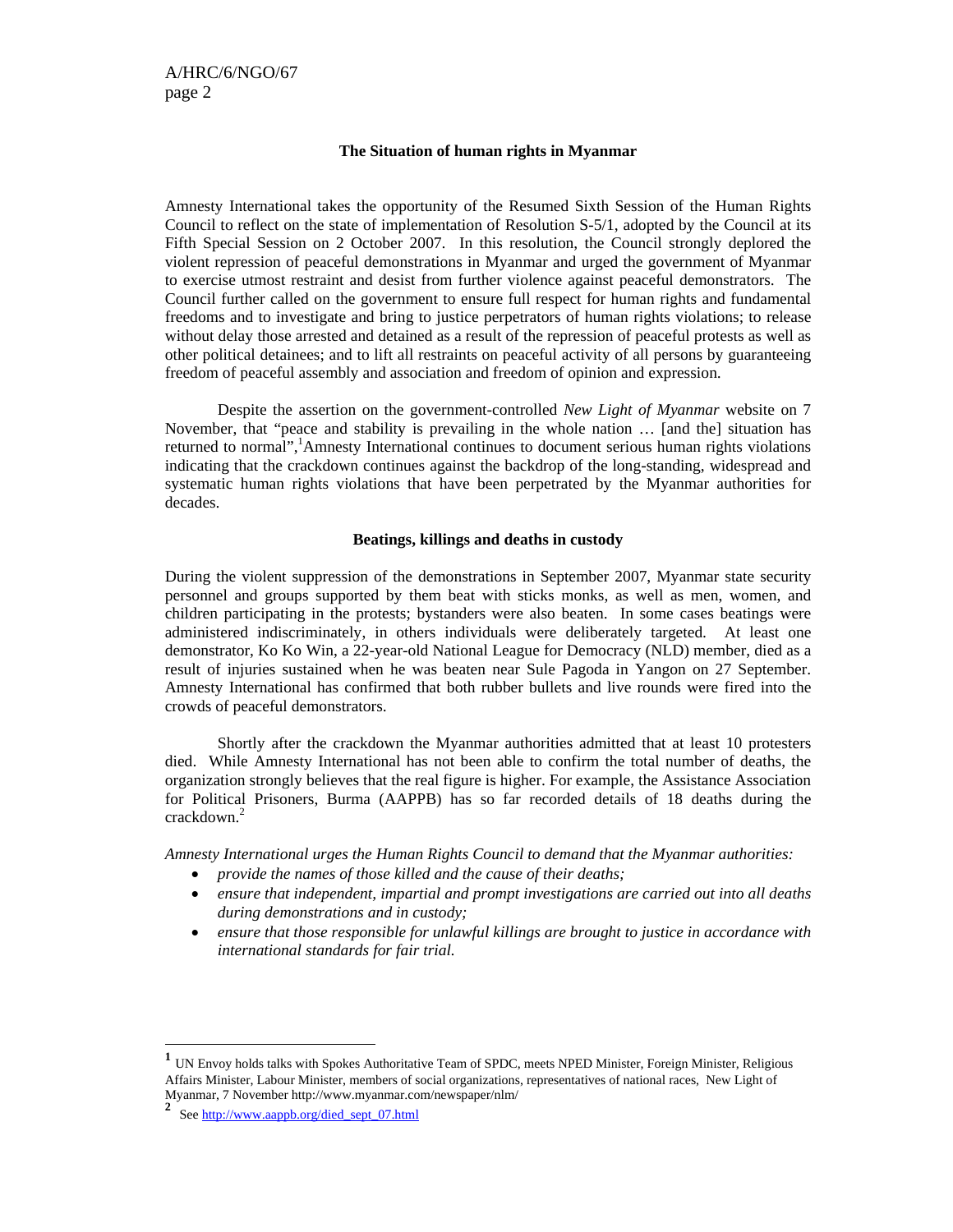#### **Detention of protesters**

According to the *New Light of Myanmar*, 2,927 persons were detained during the crackdown in September 2007. Of these, 2,836 were subsequently released, and 91 remain in detention.<sup>3</sup> Amnesty International believes that these totals are not the full picture. The organization is particularly concerned about numerous accounts of large-scale informal detention centres, unacknowledged by state authorities. Amnesty International estimates that the number of prisoners of conscience arrested during the current crackdown and presently detained is about 700. This is in addition to the approximately 1,150 political prisoners already in detention from before the precrackdown. Detainees have included children and at least two pregnant women. At least 20 individuals arrested in connection with the protests have been sentenced to prison terms of up to nine and a half years. At least five of them are reported to have been tried in closed and flawed proceedings in a court inside Thayet prison, Magway division, on 24 and 26 September.<sup>4</sup>

Amnesty International is gravely concerned that many of those arrested are held solely for their participation in peaceful demonstrations. The organisation considers such persons prisoners of conscience, detained solely for exercising their right to freedom of expression or assembly.

The organization is also concerned at reports that the authorities have arbitrarily and unlawfully detained family members, friends and suspected sympathisers of protesters currently in hiding.

*Amnesty International urges the Human Rights Council to demand that the Myanmar authorities:* 

- *immediately and unconditionally release those arrested for peacefully exercising their right to freedom or expression or assembly during the crackdown, as well as all prisoners of conscience held since before the recent events;*
- *make public the names of those detained in connection with the demonstrations, as well as their place of detention, the legal basis for their arrest and detention and their current status;*
- *ensure that the detainees are held only in official places of detention, and are given immediate access to lawyers, their families and any medical treatment they may require, as well as to independent, impartial, civilian courts in front of which they can challenge their detention; and*
- *immediately cease the systematic and arbitrary detention of suspected sympathizers or family members of protestors.*

#### **Enforced disappearances**

Amnesty International is aware of at least 72 cases of enforced disappearance in connection with the recent events.<sup>5</sup>

• *Amnesty International calls on the Human Rights Council to demand that the Myanmar authorities immediately investigate and account for all those subjected to enforced disappearance.* 

 $\overline{a}$ 

**<sup>3</sup>** UN Envoy holds talks with Spokes Authoritative Team of SPDC, meets NPED Minister, Foreign Minister, Religious Affairs Minister, Labour Minister, members of social organizations, representatives of national races, *New Light of Myanmar,* <sup>7</sup> November 2007. **<sup>4</sup>** Democratic Voice of Burma, 10 October 2007. The five included U Pike Ko, a member of the National League for

Democracy, and four other residents of Pakokku**.** See http://english.dvb.no/news.php?id=537

**<sup>5</sup>** The AAPPB has compiled a list of such individuals. Amnesty International considers this information has been verified and can be considered reliable. See http://www.aappb.org/disap\_sept\_07.htm.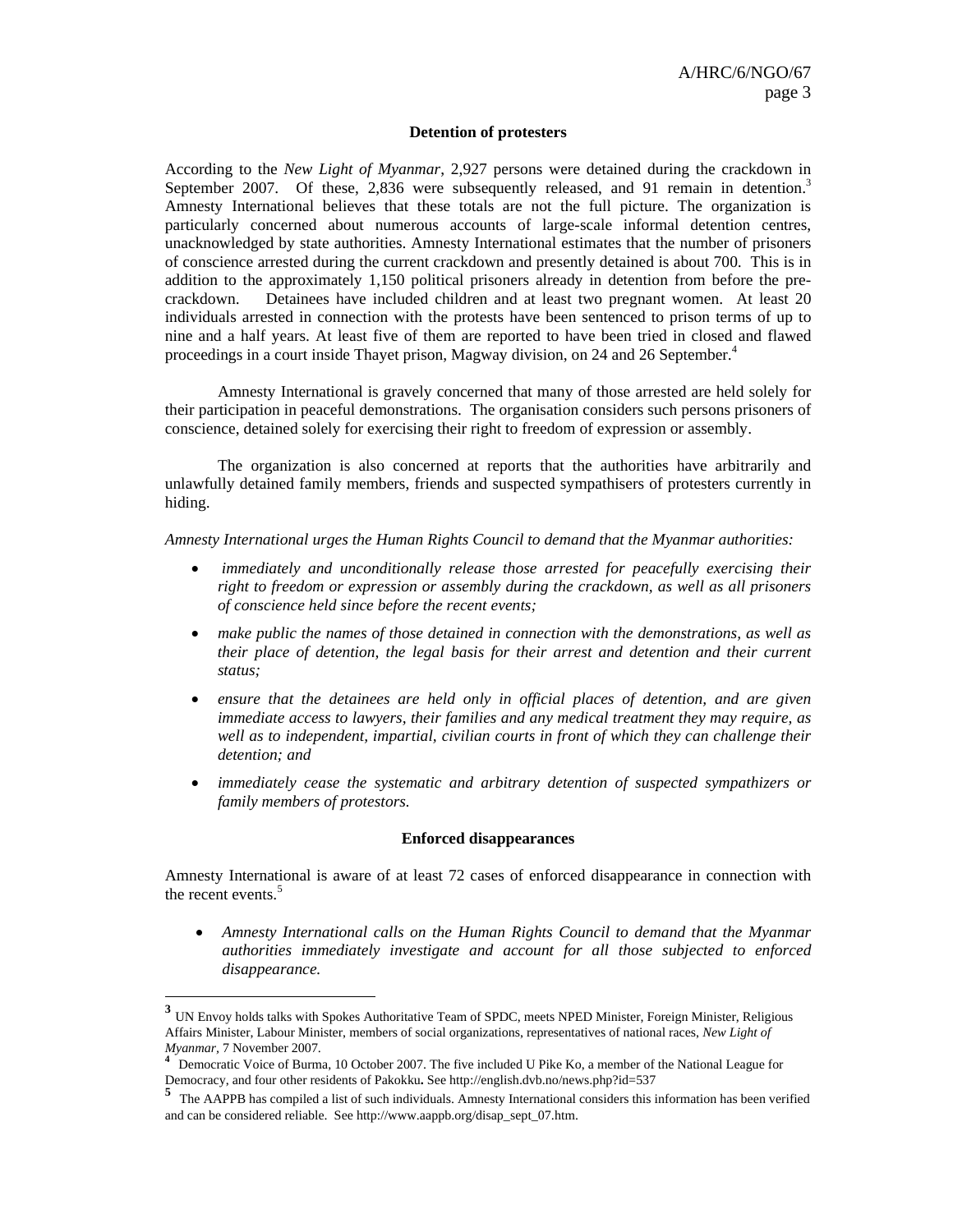### **Torture and other cruel, inhuman or degrading treatment in detention**

Amnesty International has confirmed reports of appalling conditions of detention constituting cruel, inhuman or degrading treatment prohibited under international law. Since the crackdown there has been an increasing number of reports of deaths in custody as well as a lack of food, water and medical treatment in overcrowded unsanitary detention facilities across the country. Amnesty International is particularly disturbed by reports from recently released detainees that they were held in buildings designed for holding dogs (commonly known as 'dog cells').

 Individuals have reported incidents of torture and other cruel, inhuman or degrading treatment. One recently released detainee testified that he was made to kneel for long periods of time on broken bricks and also made to stand on tiptoes in an uncomfortable position for long periods (this is known as the bicycle-riding position). There are also confirmed reports of beatings, as well as of monks held in detention being stripped of their robes and purposely fed in the afternoon, a time of the day when their religion forbids them eating.

• *Amnesty International calls on the Human Rights Council to demand that the Myanmar authorities ensure -+ detainees and prisoners are treated humanely and held in conditions that respect their dignity, and ensure their security and healthcare.* 

## **Bringing perpetrators to justice**

In addition to government soldiers and riot police, members of the government-backed Union Solidarity and Development Association (USDA) are reported to have used violence against the September 2007 protesters under government instructions or with government acquiescence or approval in violation of international law and standards. Amnesty International has received information that members of a group known as *Swan-Ar-Shin*, or 'People Power', also participated in the violent suppression of protesters with government acquiescence or backing. There is evidence that the Myanmar authorities were complicit in the abuses perpetrated by these groups, or negligent in failing to intervene to prevent and punish them.

The culture of impunity that has pervaded Myanmar for decades is well-documented by Amnesty International. As a necessary first step toward ending human rights abuses perpetrated by state and non-state actors:

• *Amnesty International urges the Human Rights Council to demand that the Myanmar authorities ensure that all reports of killings, torture and other ill-treatment of detainees, unlawful arrests, and enforced disappearances are promptly, independently and efficiently investigated. The authorities must bring perpetrators to justice and ensure reparation for victims and survivors in accordance with international standards.* 

## **Restraints on political activity and access to information**

A large contingent of riot police took to the streets in Yangon and elsewhere in Myanmar on the weekend of 26-28 October in anticipation of demonstrations to mark the one-month anniversary of the September crackdown. Similarly, on 1 November, it is believed that access to the internet, which was cut on 28 September, was again blocked. Amnesty International has also received credible reports that despite the lifting of the curfew, the night raids and harassment continue to occur, as do intermittent arrests.

• *Amnesty International urges the Human Rights Council to demand that the Myanmar authorities lift all restraints on peaceful political activity, and guarantee freedom of*